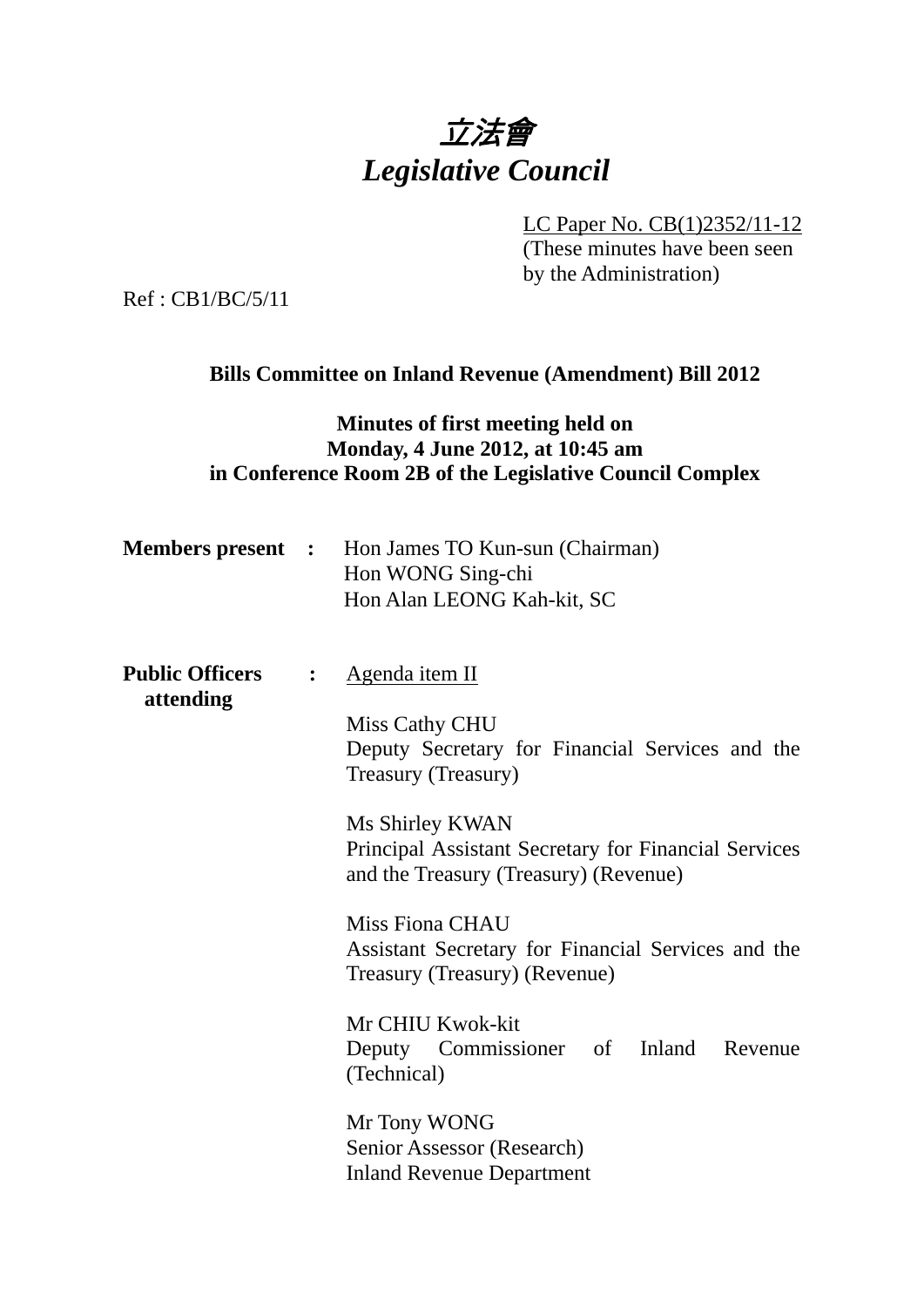|                             | Ms Leonora IP<br>Senior Assistant Law Draftsman<br>Department of Justice |
|-----------------------------|--------------------------------------------------------------------------|
| Clerk in attendance:        | Mr Derek LO<br>Chief Council Secretary (1)6                              |
| <b>Staff in attendance:</b> | Mr YICK Wing-kin<br><b>Assistant Legal Adviser 8</b>                     |
|                             | Mr Ken WOO<br>Council Secretary (1)6                                     |

## **I Election of Chairman**

Action

 Mr James TO, the member who had the highest precedence in the Council among all members of the Bills Committee present, presided over the election of the Chairman of the Bills Committee. He invited nominations for the chairmanship of the Bills Committee.

2. Mr James TO was nominated by Mr WONG Sing-chi and the nomination was seconded by Mr Alan LEONG. Mr TO accepted the nomination. There being no other nominations, Mr James TO was elected Chairman of the Bills Committee.

### **II Meeting with the Administration**

| (LC Paper No CB(3)696/11-12                                    | $-$ The Bill                      |
|----------------------------------------------------------------|-----------------------------------|
| File Ref: TsyB R 183/535-1/5/0                                 | -Legislative Council Brief issued |
| $(12-13)$ (C)                                                  | by the Financial Services and     |
|                                                                | the Treasury Bureau               |
| LC Paper No. $LS61/11-12$                                      | -Legal Service Division Report    |
| LC Paper No. $CB(1)1961/11-12(01)$ —Marked-up copy of the Bill |                                   |
|                                                                | prepared by the Legal Service     |
|                                                                | Division                          |
| LC Paper No. $CB(1)1961/11-12(02)$ — Paper on Inland Revenue   |                                   |
|                                                                | (Amendment) Bill<br>2012          |
|                                                                | prepared by the Legislative       |
|                                                                | Council Secretariat (background   |
|                                                                | brief)                            |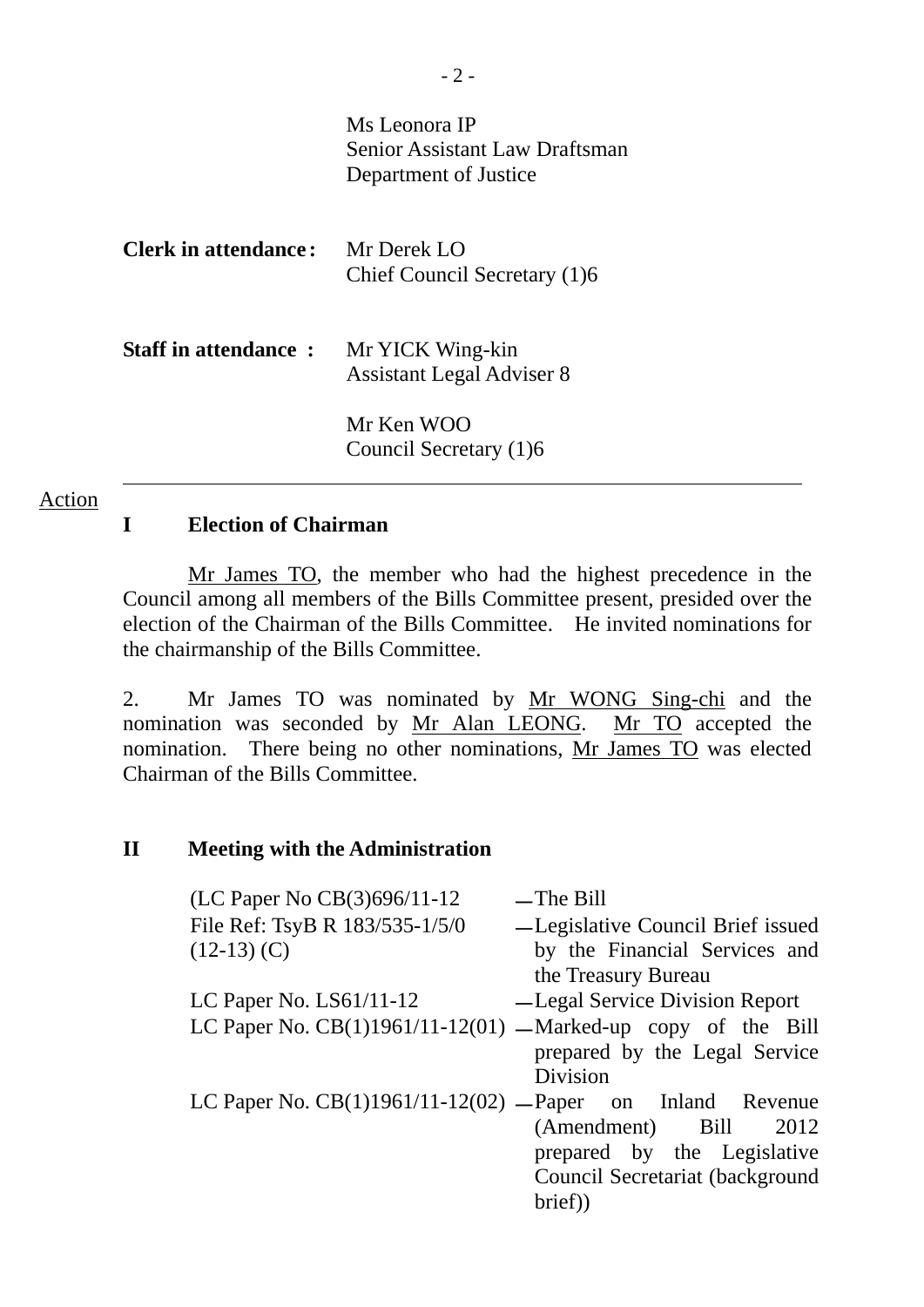3. The Bills Committee deliberated (Index of proceedings attached at **Appendix**).

## Follow-up actions required of the Administration

- 4. The Bills Committee requested the Administration to
	- (a) enhance the clarity of the proposed section 26E(4)(d) of the Inland Revenue Ordinance (Cap. 112), as the current drafting could be misinterpreted by readers who did not know the background or purpose of this provision to the effect that those home owners who had been allowed deduction of home loan interest for ten assessment years (whether continuous or not) prior to the assessment year commencing on 1 April 2012 would not enjoy the additional five years of home loan interest deduction; and
	- (b) provide information on the implications, including the estimated loss in tax revenue, if the proposed extension in the total entitlement years for home loan interest deduction could be given retrospective effect.

## Date of next meeting

5. As the Administration indicated that it needed time to prepare for the information requested, the Chairman instructed the Clerk to work out with the Administration the date of next meeting and inform members of the details in due course.

(*Post-meeting note*: Members were informed vide LC Paper No.  $CB(1)2092/11-12$  on 6 June 2012 that the second meeting of the Bills Committee would be held on 18 June 2012.)

## **III Any other business**

6. There being no other business, the meeting ended at 12:00 noon.

Council Business Division 1 Legislative Council Secretariat 11 July 2012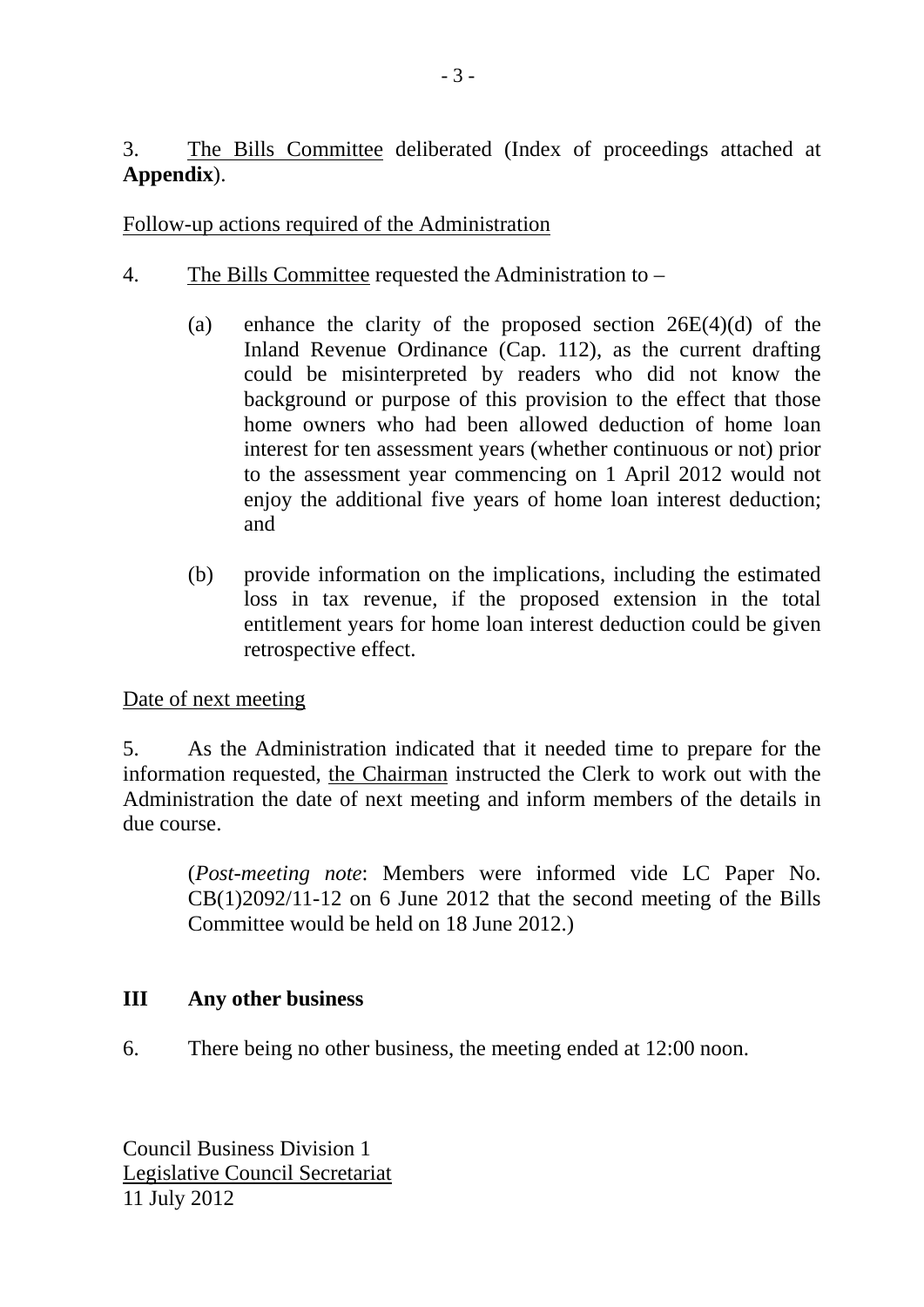#### **Proceedings of first meeting of Bills Committee on Inland Revenue (Amendment) Bill 2012 on Monday, 4 June 2012, at 10:45 am in Conference Room 2B of the Legislative Council Complex**

| <b>Time</b><br>marker | <b>Speaker</b>                                                       | Subject(s)                                                                                                                                                                                                                                                                                                                                                                                                                                                                                                                                                                                                                                                                                                                                                                                                                                                                                                                                                                                                                                                                                                                                                                                                                                                                                                                                                                                                                                                                                                                                                                                                                                                                                                 | <b>Action required</b> |  |
|-----------------------|----------------------------------------------------------------------|------------------------------------------------------------------------------------------------------------------------------------------------------------------------------------------------------------------------------------------------------------------------------------------------------------------------------------------------------------------------------------------------------------------------------------------------------------------------------------------------------------------------------------------------------------------------------------------------------------------------------------------------------------------------------------------------------------------------------------------------------------------------------------------------------------------------------------------------------------------------------------------------------------------------------------------------------------------------------------------------------------------------------------------------------------------------------------------------------------------------------------------------------------------------------------------------------------------------------------------------------------------------------------------------------------------------------------------------------------------------------------------------------------------------------------------------------------------------------------------------------------------------------------------------------------------------------------------------------------------------------------------------------------------------------------------------------------|------------------------|--|
|                       | <b>Agenda Item I - Election of Chairman</b>                          |                                                                                                                                                                                                                                                                                                                                                                                                                                                                                                                                                                                                                                                                                                                                                                                                                                                                                                                                                                                                                                                                                                                                                                                                                                                                                                                                                                                                                                                                                                                                                                                                                                                                                                            |                        |  |
| $000702 -$<br>000759  | Mr James TO<br>Mr WONG Sing-chi<br>Mr Alan LEONG                     | <b>Election of Chairman</b>                                                                                                                                                                                                                                                                                                                                                                                                                                                                                                                                                                                                                                                                                                                                                                                                                                                                                                                                                                                                                                                                                                                                                                                                                                                                                                                                                                                                                                                                                                                                                                                                                                                                                |                        |  |
|                       | Agenda Item II - Meeting with the Administration                     |                                                                                                                                                                                                                                                                                                                                                                                                                                                                                                                                                                                                                                                                                                                                                                                                                                                                                                                                                                                                                                                                                                                                                                                                                                                                                                                                                                                                                                                                                                                                                                                                                                                                                                            |                        |  |
| $000800 -$<br>001059  | Chairman<br>Administration                                           | The Administration briefed members on the Inland<br>Revenue (Amendment) Bill 2012 (the Bill) (TsyB R<br>$183/535 - 1/5/0$ (12-13) (C)).                                                                                                                                                                                                                                                                                                                                                                                                                                                                                                                                                                                                                                                                                                                                                                                                                                                                                                                                                                                                                                                                                                                                                                                                                                                                                                                                                                                                                                                                                                                                                                    |                        |  |
| $001100 -$<br>003750  | Chairman<br>Administration<br>Assistant<br>Legal<br>Adviser 8 (ALA8) | Clause-by-clause examination of the Bill (LC Paper Nos.<br>$CB(3)696/11-12$ and $CB(1)1961/11-12(01))$<br>Clause $1$ – Short title and commencement<br>Clause 2 - Inland Revenue Ordinance amended<br>Clause $3 -$ Section 26E amended (home loan interest)<br>Section $26E(4)(c)$<br>In response to the Chairman, the Administration advised<br>that the Bill proposed to extend the entitlement years for<br>home loan interest deduction from ten years of assessment<br>to 15 years of assessment. Same as in the past, the years<br>of assessment in which home loan interest deduction were<br>granted needed not be consecutive years.<br>Once a<br>deduction for home loan interest had been allowed, the<br>year of assessment in which the deduction was allowed<br>would be counted as one of the entitlement years. At the<br>request of the Chairman, the Administration undertook to<br>further reinforce the message to taxpayers that home loan<br>interest deduction would be granted for up to 15 years of<br>assessment, no matter whether those assessment years were<br>continuous or not.<br>Section $26E(4)(d)$<br>ALA8 pointed out the need to enhance the clarity of the<br>proposed section $26E(4)(d)$ of the Inland Revenue<br>Ordinance, as the current drafting could be misinterpreted<br>by readers who did not know the background or purpose of<br>this provision to the effect that those home owners who had<br>been allowed deduction of home loan interest for ten years<br>of assessment (whether continuous or not) prior to the year<br>of assessment commencing on 1 April 2012 would not<br>enjoy the additional five years of home loan interest<br>deduction. |                        |  |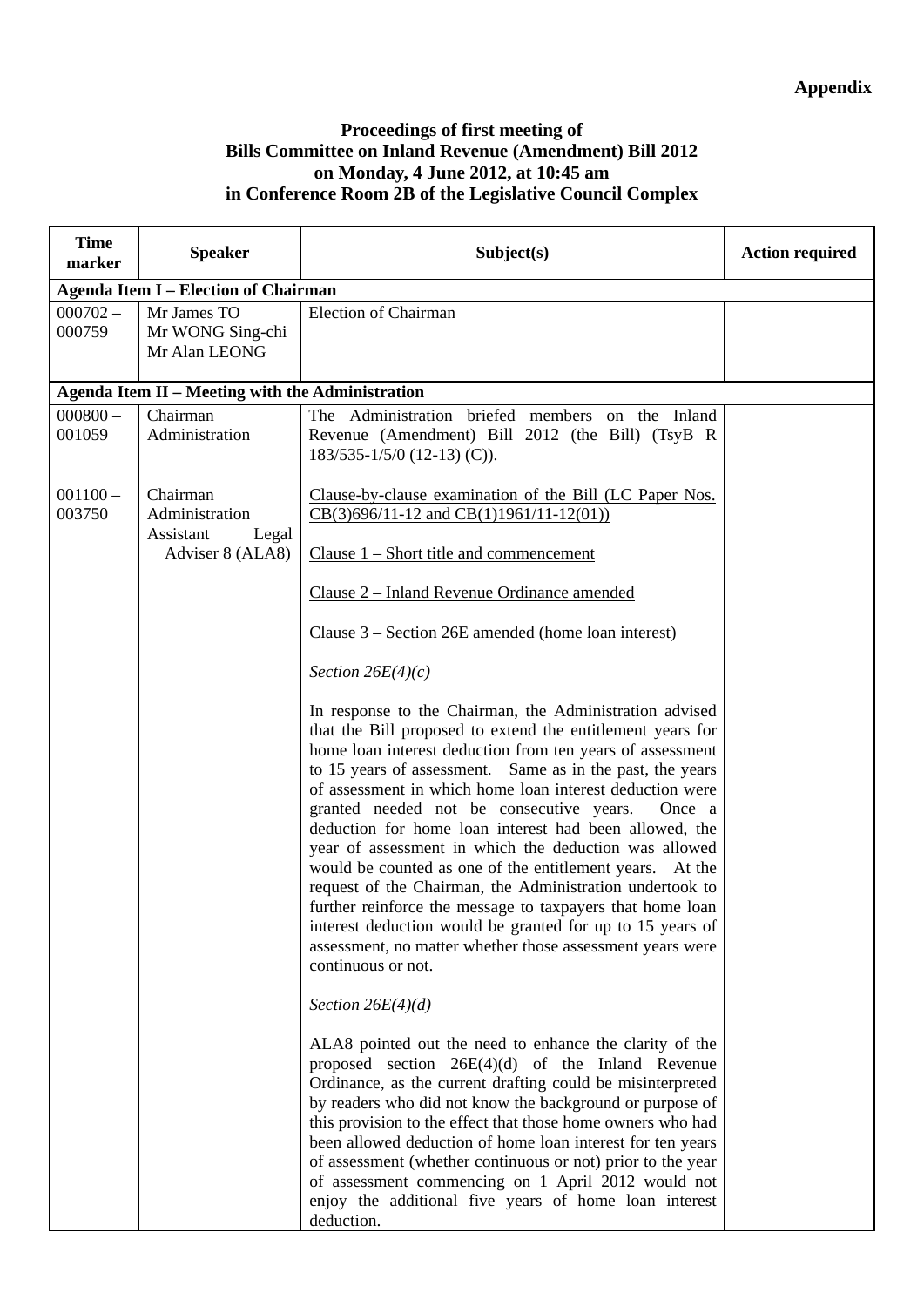| <b>Time</b><br>marker | <b>Speaker</b> | Subject(s)                                                                                                                                                                                                                                                                                                                                                                                                                                                                                                                                                                                                                                                                                                                                                                                                                                                                                                                                                                                                                                                                                                                                                                                                        | <b>Action required</b>                                                      |
|-----------------------|----------------|-------------------------------------------------------------------------------------------------------------------------------------------------------------------------------------------------------------------------------------------------------------------------------------------------------------------------------------------------------------------------------------------------------------------------------------------------------------------------------------------------------------------------------------------------------------------------------------------------------------------------------------------------------------------------------------------------------------------------------------------------------------------------------------------------------------------------------------------------------------------------------------------------------------------------------------------------------------------------------------------------------------------------------------------------------------------------------------------------------------------------------------------------------------------------------------------------------------------|-----------------------------------------------------------------------------|
|                       |                | The Administration explained that home loan interest<br>deduction was introduced in the year of assessment<br>1998-1999. As such, some home owners should have<br>used up their ten-year entitlement by the year of<br>assessment 2007-2008 if they had applied for deduction for<br>ten years consecutively starting from 1998-1999.<br>The<br>policy intent of the proposed extension of the entitlement<br>years of home loan interest deduction was that taxpayers<br>who had used up their ten-year entitlement for home loan<br>interest deduction prior to the year of assessment<br>commencing on 1 April 2012 would be allowed deduction<br>for additional five years of assessment prospectively<br>(whether continuous or not), that was, any five years of<br>assessment commencing on 1 April 2012 or after. In<br>other words, these taxpayers would not be allowed home<br>loan interest deduction with retrospective effect for years<br>of assessment commencing before 1 April 2012 during<br>which deduction was denied due to exhaustion of the<br>ten-year entitlement. The current drafting of section<br>$26E(4)(d)$ as proposed by the Bill clearly reflected the<br>above policy intent. |                                                                             |
|                       |                | In response to the Chairman, the Administration advised<br>that taxation measures were generally not given<br>retrospective effect for the avoidance of confusion to the<br>public.<br>Providing the proposed extended entitlement<br>years for home loan interest deduction with retrospective<br>effect might give rise to certain scenarios which might be<br>viewed as unfair to certain home owners, for example,<br>home owners who had sold their properties upon using up<br>their ten-year entitlement.                                                                                                                                                                                                                                                                                                                                                                                                                                                                                                                                                                                                                                                                                                  |                                                                             |
|                       |                | ALA8 expressed concern that the use of "any year" in<br>section 26E(4) might be taken as any year before or after<br>the year of assessment from which the proposed extension<br>of the entitlement years for home loan interest deduction<br>was to take effect.                                                                                                                                                                                                                                                                                                                                                                                                                                                                                                                                                                                                                                                                                                                                                                                                                                                                                                                                                 |                                                                             |
|                       |                | The Administration explained that there should not be a<br>question of ambiguity as the proposed section $26E(4)(d)$<br>elaborated "any year" as any year of assessment that was<br>"earlier than the year of assessment commencing on 1<br>April 2012".                                                                                                                                                                                                                                                                                                                                                                                                                                                                                                                                                                                                                                                                                                                                                                                                                                                                                                                                                          |                                                                             |
|                       |                | The Chairman requested the Administration to consider if<br>there was a need to enhance the clarity of the proposed<br>section $26E(4)(d)$ .                                                                                                                                                                                                                                                                                                                                                                                                                                                                                                                                                                                                                                                                                                                                                                                                                                                                                                                                                                                                                                                                      | The Administration<br>to<br>provide<br>information<br>as<br>requested<br>in |
|                       |                | Section $26E(10)$                                                                                                                                                                                                                                                                                                                                                                                                                                                                                                                                                                                                                                                                                                                                                                                                                                                                                                                                                                                                                                                                                                                                                                                                 | paragraph 4 (a) of<br>the minutes.                                          |
|                       |                | In response to the Chairman, the Administration advised<br>that a taxpayer could apply for home loan interest<br>deduction for as far back as the year of assessment which<br>was six years ago and during which he/she incurred home                                                                                                                                                                                                                                                                                                                                                                                                                                                                                                                                                                                                                                                                                                                                                                                                                                                                                                                                                                             |                                                                             |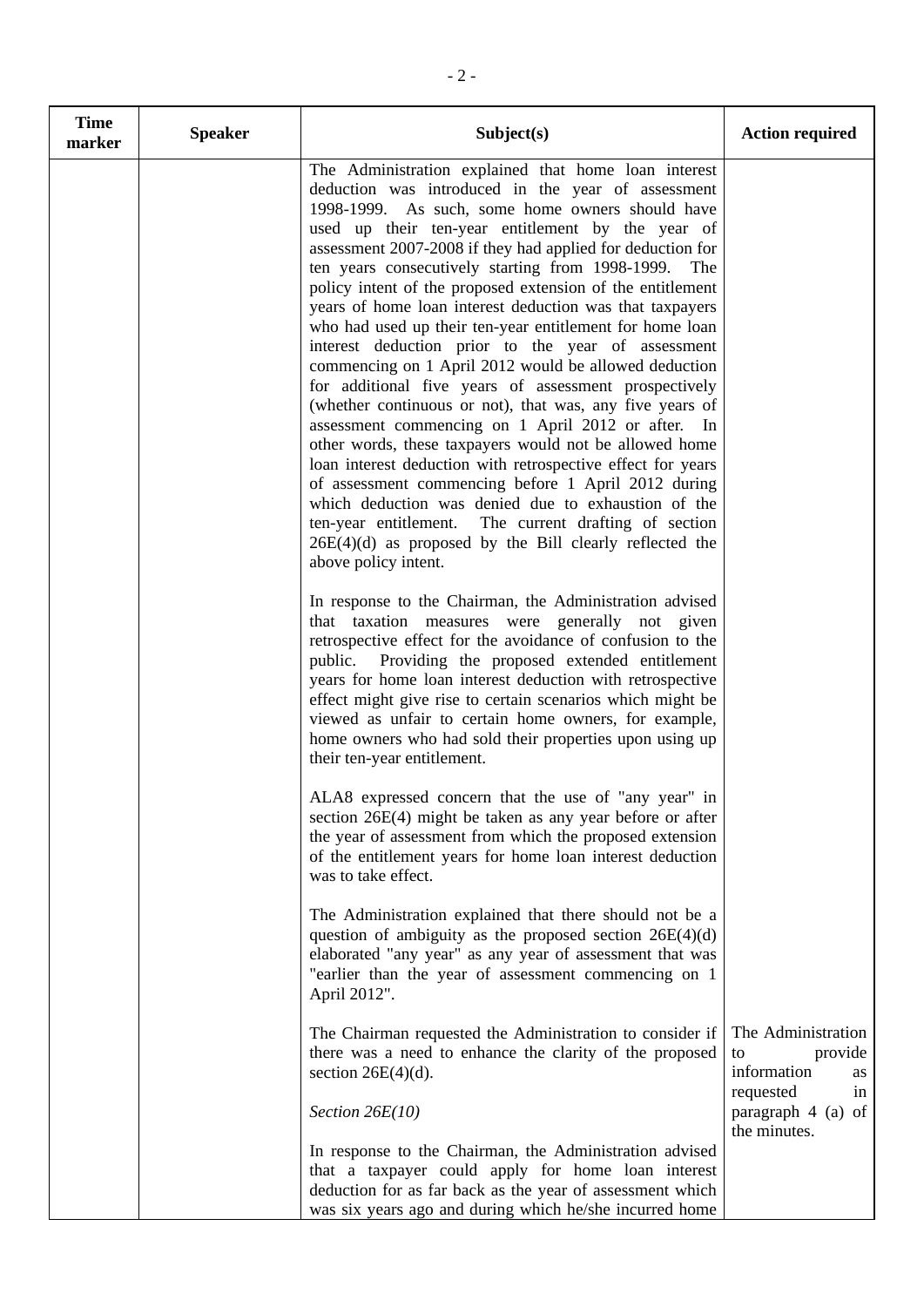| <b>Time</b><br>marker | <b>Speaker</b>             | Subject(s)                                                                                                                                                                                                                                                                                                                                                                                                                                                                                                                                                                                                                                                                                                                                                                                                                                                                                                                                                                                                                                                                                                                                                                                                                                                                                                                                                                                                                                                              | <b>Action required</b> |
|-----------------------|----------------------------|-------------------------------------------------------------------------------------------------------------------------------------------------------------------------------------------------------------------------------------------------------------------------------------------------------------------------------------------------------------------------------------------------------------------------------------------------------------------------------------------------------------------------------------------------------------------------------------------------------------------------------------------------------------------------------------------------------------------------------------------------------------------------------------------------------------------------------------------------------------------------------------------------------------------------------------------------------------------------------------------------------------------------------------------------------------------------------------------------------------------------------------------------------------------------------------------------------------------------------------------------------------------------------------------------------------------------------------------------------------------------------------------------------------------------------------------------------------------------|------------------------|
|                       |                            | loan interest but had not applied for the interest deduction,<br>provided that he/she had yet to use up the current ten-year<br>entitlement.                                                                                                                                                                                                                                                                                                                                                                                                                                                                                                                                                                                                                                                                                                                                                                                                                                                                                                                                                                                                                                                                                                                                                                                                                                                                                                                            |                        |
| $003751-$<br>003812   | Chairman<br>Administration | Clause $4$ – Section 26F amended (nomination for purposes<br>of section 26E)                                                                                                                                                                                                                                                                                                                                                                                                                                                                                                                                                                                                                                                                                                                                                                                                                                                                                                                                                                                                                                                                                                                                                                                                                                                                                                                                                                                            |                        |
|                       |                            | Members had no comments.                                                                                                                                                                                                                                                                                                                                                                                                                                                                                                                                                                                                                                                                                                                                                                                                                                                                                                                                                                                                                                                                                                                                                                                                                                                                                                                                                                                                                                                |                        |
| $003813-$<br>004432   | Chairman<br>Administration | Clause $5 -$ Section 89 amended (transitional provisions)<br>The Chairman queried why home owners who had yet to<br>use up the ten-year home loan interest deduction<br>entitlement were allowed to apply for deduction for up to<br>past six years of assessment, while those who had used up<br>their ten-year entitlement would not be allowed deduction<br>with retrospective effect for previous years of assessment<br>during which deduction was denied due to exhaustion of<br>the ten-year entitlement.<br>Since home loan interest<br>deduction was introduced in the year of assessment<br>1998-1999 and a certain number of home owners should<br>have used up their ten-year entitlement by the year of<br>assessment 2007-2008 if they had applied for the deduction<br>for ten consecutive years starting from 1998-1999, giving<br>the proposed extended entitlement years of home loan<br>interest deduction retrospective effect would help alleviate<br>the financial burden of these home owners who could no<br>longer claim home loan interest deduction between the<br>2008-2009 and 2011-2012 assessment years.<br>The Administration reiterated that giving taxation measures<br>retrospective effect might give rise to confusion to the<br>public and loss in tax revenue.<br>In the light of the Administration's response, the Chairman<br>said that he might propose Committee Stage amendments<br>to the effect of his above suggestion. |                        |
| $004433 -$<br>004500  | Chairman<br>Administration | Clause $6 -$ Section 94 added (Reduction of taxes for year of<br>assessment $2011/12$<br>Members had no comments.                                                                                                                                                                                                                                                                                                                                                                                                                                                                                                                                                                                                                                                                                                                                                                                                                                                                                                                                                                                                                                                                                                                                                                                                                                                                                                                                                       |                        |
| $004501 -$<br>004531  | Chairman<br>Administration | Clause $7$ – Schedule 3B amended (deduction for the<br>purposes of section 16AA or 26G)<br>Members had no comments.                                                                                                                                                                                                                                                                                                                                                                                                                                                                                                                                                                                                                                                                                                                                                                                                                                                                                                                                                                                                                                                                                                                                                                                                                                                                                                                                                     |                        |
| $004532 -$<br>004556  | Chairman<br>Administration | Clause $8$ – Schedule 3C amended (elderly residential care<br>expenses deduction)<br>Members had no comments.                                                                                                                                                                                                                                                                                                                                                                                                                                                                                                                                                                                                                                                                                                                                                                                                                                                                                                                                                                                                                                                                                                                                                                                                                                                                                                                                                           |                        |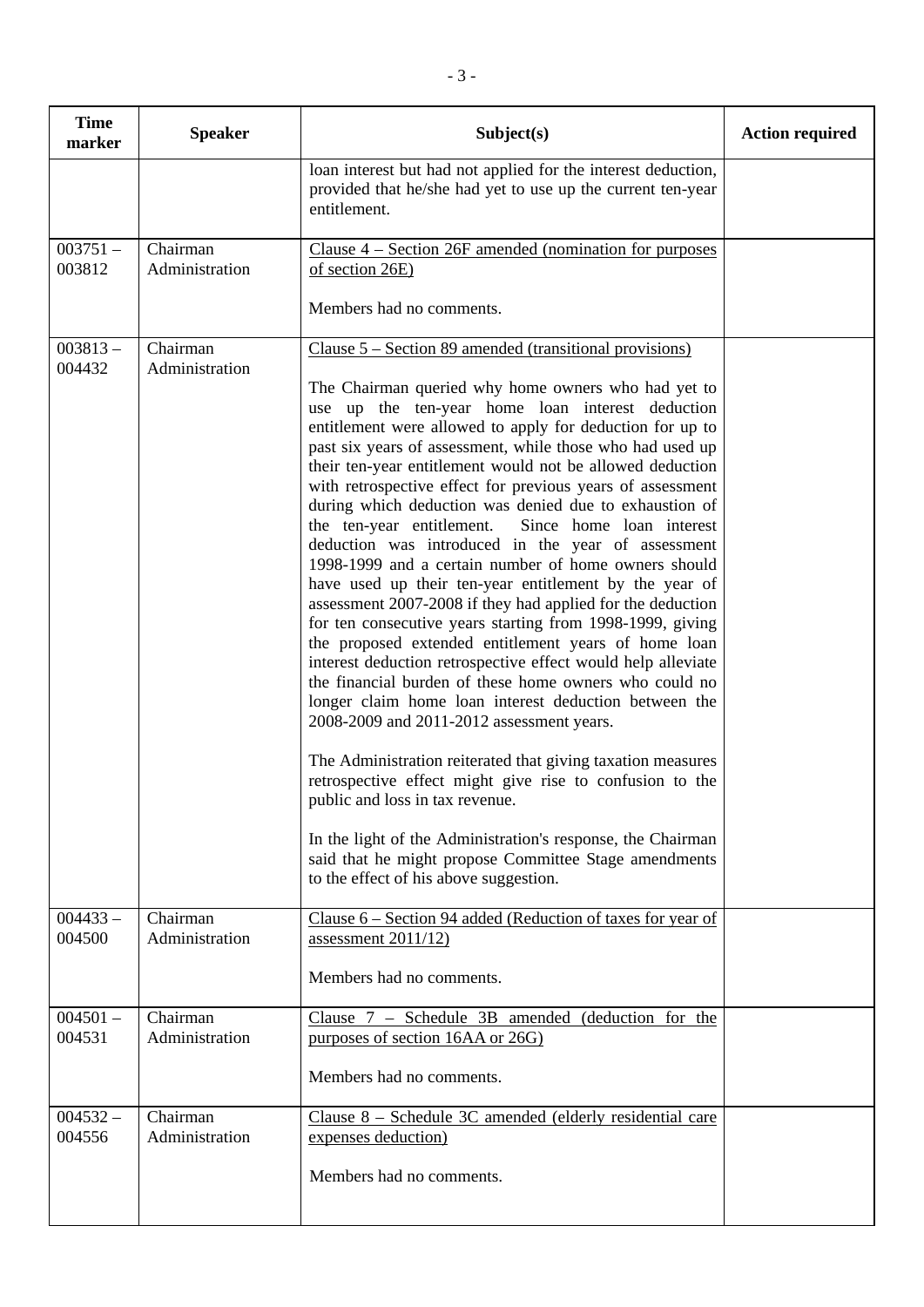| <b>Time</b><br>marker | <b>Speaker</b>                                      | Subject(s)                                                                                                                                                                                                                                                                                                                                                                                                                 | <b>Action required</b>                                                                                            |
|-----------------------|-----------------------------------------------------|----------------------------------------------------------------------------------------------------------------------------------------------------------------------------------------------------------------------------------------------------------------------------------------------------------------------------------------------------------------------------------------------------------------------------|-------------------------------------------------------------------------------------------------------------------|
| $004557 -$            | Chairman                                            | Clause 9 – Schedule 4 amended (allowances)                                                                                                                                                                                                                                                                                                                                                                                 |                                                                                                                   |
| 004802                | Administration                                      | Members had no comments.                                                                                                                                                                                                                                                                                                                                                                                                   |                                                                                                                   |
| $004803 -$<br>010140  | Chairman<br>Administration                          | Clause $10$ – Schedule 25 (Transitional Provisions Relating<br>to Provisional Salaries Tax and Provisional Profits Tax in<br>respect of Years of Assessment 2012/13 and 2013/14) and<br>Schedule 26 (Reduction of Taxes for Year of Assessment<br>$2011/12$ ) added                                                                                                                                                        |                                                                                                                   |
|                       |                                                     | Members had no comments on Schedule 25.                                                                                                                                                                                                                                                                                                                                                                                    |                                                                                                                   |
|                       |                                                     | In response to the Chairman's enquiries on Schedule 26, the<br>Administration gave the following explanation:                                                                                                                                                                                                                                                                                                              |                                                                                                                   |
|                       |                                                     | the proposed section $2(2)$ was to provide that the<br>(a)<br>reduction in profits tax applied to the tax chargeable<br>on the whole of the net assessable profits of a<br>partnership, and not individual partners;                                                                                                                                                                                                       |                                                                                                                   |
|                       |                                                     | the proposed section $3(2)$ was to provide that in<br>(b)<br>ascertaining the portion of tax under personal<br>assessment to be charged on each spouse in the year<br>of assessment commencing on 1 April 2011, the<br>amount of tax to be apportioned between husband and<br>wife was the amount upon reduction by 75% or<br>\$12,000, whichever was the lesser, as stipulated under<br>the proposed section $3(1)$ ; and |                                                                                                                   |
|                       |                                                     | in circumstances where personal assessment was not<br>(c)<br>advantageous, the Inland Revenue Department (IRD)<br>would issue separate tax assessments to taxpayers and<br>would, by way of an assessor's note in the respective<br>tax demand notes, informed the taxpayer concerned<br>that it was not advantageous to elect personal<br>assessment for the relevant year of assessment.                                 |                                                                                                                   |
| $010141 -$<br>010751  | Chairman<br>Mr Alan LEONG<br>ALA8<br>Administration | Further discussion on the proposed section 26E(4)(d).<br>The Administration advised that apart from improving the<br>drafting of section $26E(4)(d)$ , the purpose and effect of<br>such provision would be further elaborated upon the<br>resumption of the Second Reading debate on the Bill as<br>well as through the relevant guidelines to be published by<br>IRD.                                                    |                                                                                                                   |
| $010752 -$<br>010919  | Chairman<br>Administration                          | The Chairman requested the Administration to provide<br>supplementary information on the implications, including<br>the estimated loss in tax revenue, if the proposed extension<br>in the total entitlement years for home loan interest<br>deduction could be given retrospective effect.                                                                                                                                | The Administration<br>provide<br>to<br>information<br>as<br>requested<br>in<br>paragraph 4 (b) of<br>the minutes. |